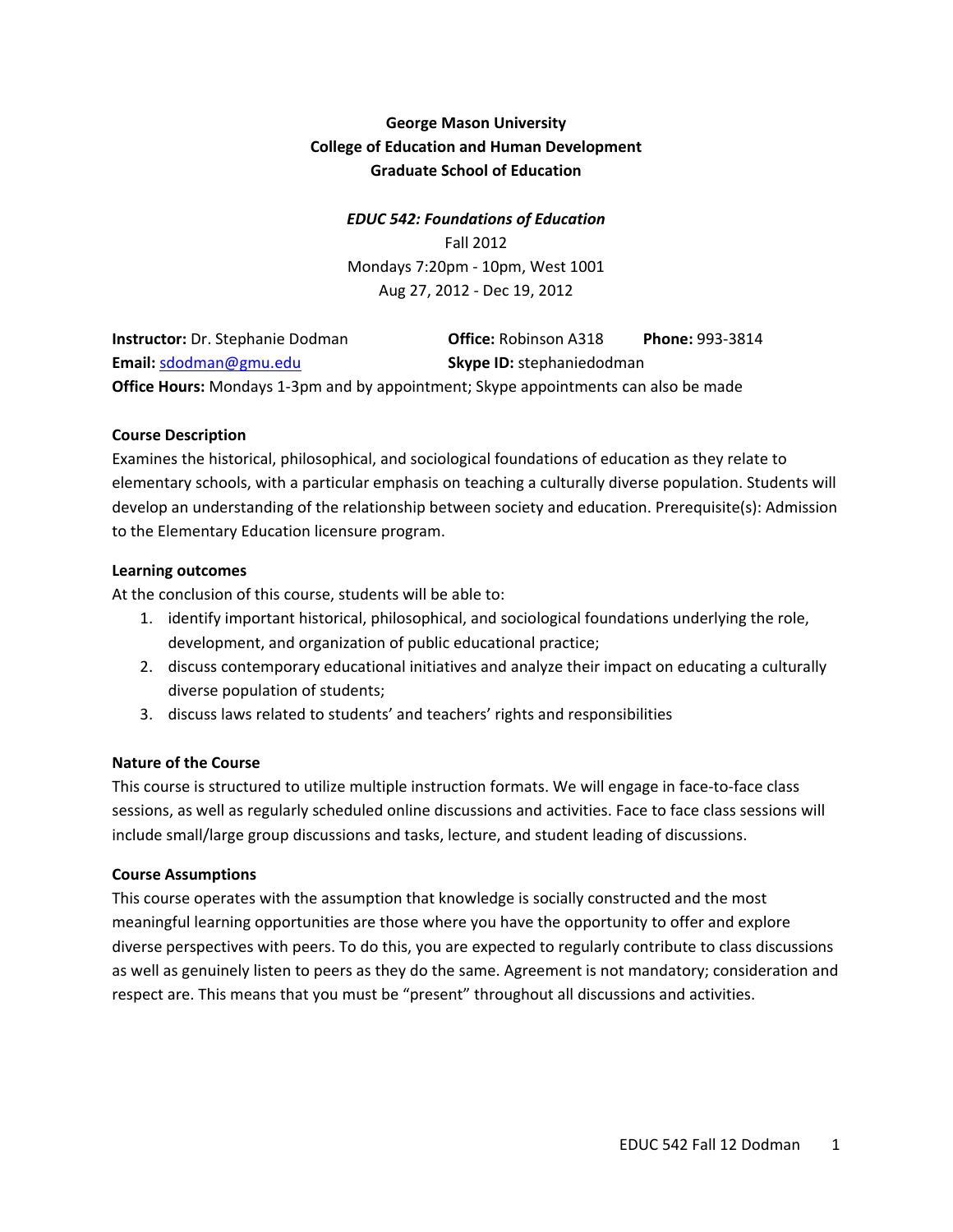# **National Council for Accreditation of Teacher Education Program Standards for Elementary Teacher Preparation**

- 1. Candidates use their knowledge and understanding of individual and group motivation and behavior among students at the K‐6 level to foster active engagement in learning, self motivation, and positive social interaction and to create supportive learning environment.
- 2. Candidates use their knowledge and understanding of effective verbal, nonverbal, and media communication techniques to foster active inquiry, collaboration, and supportive interaction in the elementary classroom.
- 3. Candidates understand practices and behaviors that identify and develop the competence of a professional career teacher.

## **8 VAC 20‐25‐30. Technology standards**

- A. Instructional personnel shall be able to demonstrate effective use of a computer system and utilize computer software.
- B. Instructional personnel shall be able to apply knowledge of terms associated with educational computing and technology.
- C. Instructional personnel shall be able to apply computer productivity tools for professional use.
- D. Instructional personnel shall be able to use electronic technologies to access and exchange information.

## **Readings**

Spring, J. (2012). *American education* (15<sup>th</sup> ed.). New York, NY: McGraw-Hill.

Kozol, J. (2005). *The shame of the nation: The restoration of apartheid schooling in America*. New York: Broadway Publishing.

Additional selected readings will be posted on Blackboard.

#### **Assignments**

| Readings and Dialectical Journals       | 20 |
|-----------------------------------------|----|
| <b>Online Activities and Exit Slips</b> | 15 |
| <b>Educational Autobiography</b>        |    |
| Philosophical Research and Cases        | 10 |
| <b>Current Events</b>                   | 10 |
| Reflective Practitioner Paper (PBA)     | 40 |
|                                         |    |

# *Readings and Dialectical Journals (20 pts)*

There is a good deal of reading in this course and it is your responsibility to read the assigned book and article selections every week. Just completing the readings however is not enough to maximize your learning opportunities. You also need to analyze the readings in terms of your prior learning, personal experiences, and other readings. Therefore, it is expected that you employ active reading strategies by utilizing a dialectical journal. In this journal, you will explicitly note places in the text that stand out to you and explore why in a brief note. You may question, disagree, agree, identify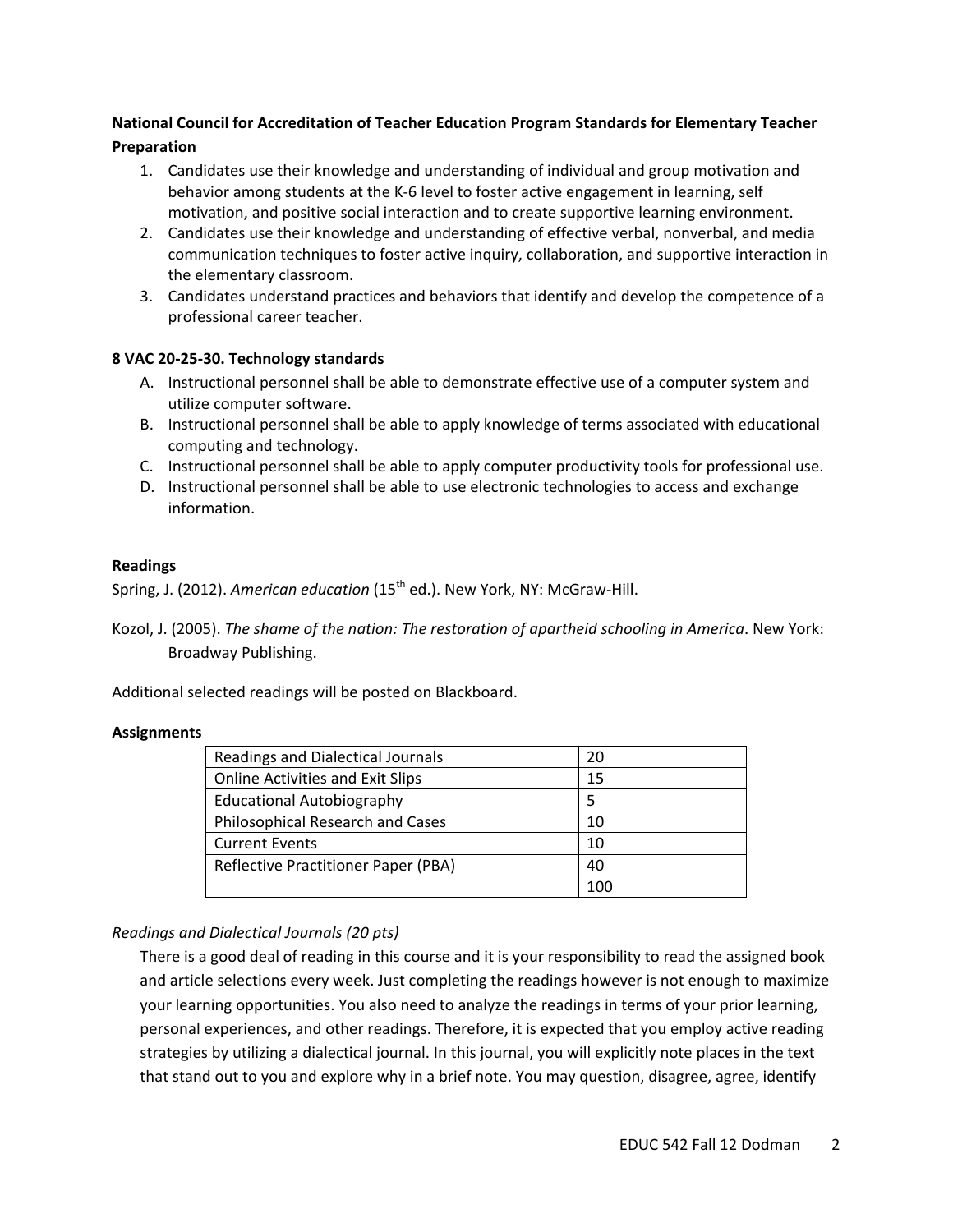confusion, etc. A dialectical journal is a *conversation between you and the text*. See the handout describing dialectical journals for more information.

- The journal for the weeks' readings should be completed before the class period begins.
- The journal will count towards your weekly class participation and you are expected to bring it to each class session. Each week I will choose two students to share their journal entries with the class, and at several points I will ask you to submit your journal without advance notice.
- Journal entries should be brief, yet thoughtful, and demonstrate genuine consideration of the text.
- In your responses, you should also attempt to connect across readings and entries.

# *Online Discussions and Activities (15 pts)*

Blackboard will be utilized as a space for extending face‐to‐face class learning. After class each week, you are expected to log‐in to blackboard and post a response. This serves as a type of "exit card" to help you process your immediate learning and to provide me insight into your developing understanding and perspective. Each week there will be a directive for your post. An example directive might be "What is one thing that you learned? What is one question you are wondering right now?". It is expected that your response is brief and that you connect your response to class discussion and the readings. You must post by \_\_\_\_\_\_\_\_\_\_\_\_\_\_\_\_\_\_\_\_\_\_\_\_\_\_\_\_\_\_\_\_\_\_ and then post at least one response to a peer by entitled as a set of these days/times are to be decided in class).

# *Education Autobiography (5 pts)*

This autobiography is an informal story of your own experiences in K‐12 education. Your written narrative should have two parts. First, provide an overview of your recollections and impressions of your schooling. This should include a description of what kinds of schools you attended, what kinds of classes you were in, and how these spaces shaped and supported your aspirations. You may also want to talk about how you felt about school in general, who was typically in your classes, and the ways in which your family interacted with your education. This section of your paper should include specific data about the demographics and achievement data of your elementary and/or high school's student body as defined by race, social class, gender, disability, and language. All states have something similar to the links below. If you need help locating one for your home state, let me know.

> https://p1pe.doe.virginia.gov/reportcard/ (Virginia) http://www.nclb.osse.dc.gov/ (DC)

The second half of your paper should explore how these experiences relate to why you want to be a teacher and what kind of teacher you want to be. Think about how your own experiences with school present both opportunities and challenges to your work with your future students. What assumptions do you have about schooling and how do those shape your thinking about being a teacher? What do you anticipate will be easy? What do you anticipate will be a challenge?

Note: This should be a personal experience narrative and written as such. It should be 5‐6 pages.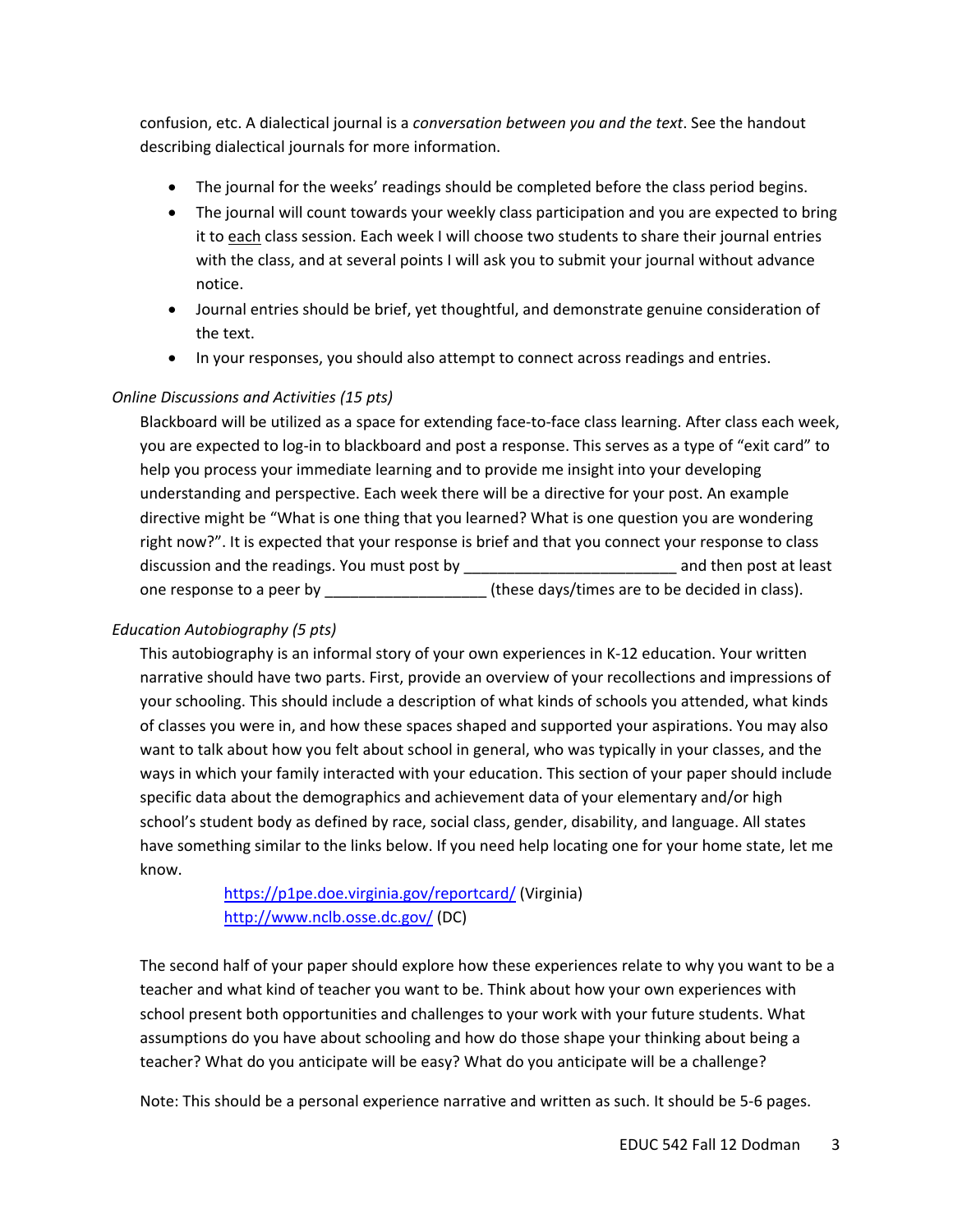#### *Philosophical Research and Cases (10 pts)*

Participate in a jigsaw task where you research one main philosophy of education. Then you will share your learning with peers. Using what you will learn from the jigsaw about various philosophies, create eight short vignettes that each illustrate a philosophy in action in a classroom. In other words, imagine yourself walking into a classroom today and describe what you might see and hear if the teacher (personally) majorly aligned with a given philosophy. Include such details as teacher actions and responses, student actions and responses, curriculum content, student population and/or grouping, and room arrangement and decoration. Each vignette should concern the same grade level at the same school. Write the vignettes from the perspective of an observer who is visiting the classroom. Each vignette should be a half‐page to a page. At the end of the paper, include a half-page to page reflection that identifies and describes your own philosophical leanings related to teaching and learning. You might identify with one philosophy or you might see yourself as a combination of several. Either way, describe your own philosophical beliefs as related to these eight.

#### *Current Events (10 pts)*

In partners, you will select a current events news story (video clip or news article within the last month) to share with the class. The story should relate to an educational issue connected to the theme of the week the small group has been assigned. Links to the story should be posted to Blackboard 48 hours before class so that the other students and instructors can familiarize themselves with the issue. The group will be allotted 20‐30 minutes in class to facilitate a discussion about the story. The group will be responsible for a one‐page handout summarizing the story and identifying 2‐3 essential questions they would like to address with the class. Great resources for finding current events news stories include:

- New York Times U.S. Education Section: http://www.nytimes.com/pages/education/index.html
- Education Week: http://www.edweek.org/ew/index.html
- Bridging Differences (blog): http://blogs.edweek.org/edweek/Bridging‐Differences/
- Washington Post Education Section: http://www.washingtonpost.com/local/education

In addition to the requirements above, individually, each student will write a 1‐page reflection of his or her presentation on the themes raised in the in‐class discussion as well as a metacognitive analysis of the process of working with a partner to plan for the class discussion and to create the handout. The reflection is due one week after the presentation and should be emailed to both instructors.

#### *Reflective Practitioner Paper (40 pts) PBA*

In order to become reflective practitioners for a multicultural classroom, candidates must reflect on a variety of professional issues that teachers confront in their day‐to‐day teaching as well as the broader educational and social context which affects the work of the public school teacher. To this end, the candidates will analyze a current issue/innovation around race and culture, gender equity,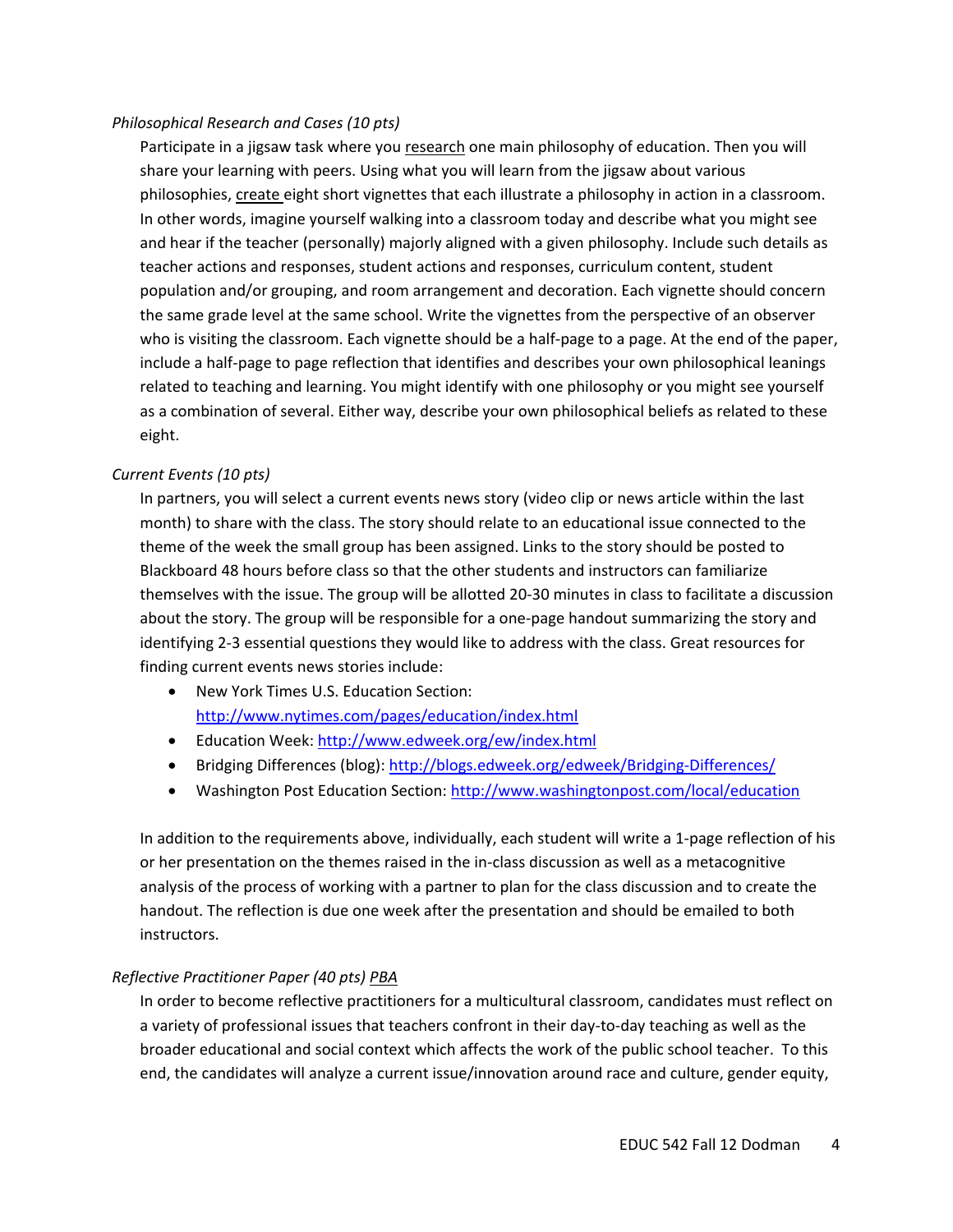special education, social class, or language diversity. They will then relate it to historical and sociological trends/perspectives as well as to their own experiences.

\*A detailed task description and rubric is attached.

#### **Grading Scale**

A=93‐100; A‐=90‐92; B+=87‐89; B=80‐86; C=70‐79; F=below 70 *Remember: A course grade less than B requires that you retake the course.*

# Note:

Assignments earning less than a passing grade may be rewritten and resubmitted so that the assignment is satisfactorily completed. In fact, because learning is the goal, I may *require* you to redo an assignment that is far below expectations.

**All written papers must be double‐spaced, with 1" margins, and in 12‐point font (Times New Roman, Calibri, or Arial). APA format is expected. If you do not have a 6th Edition APA manual, the OWL at Purdue is an excellent resource http://owl.english.purdue.edu/owl/resource/560/01/.**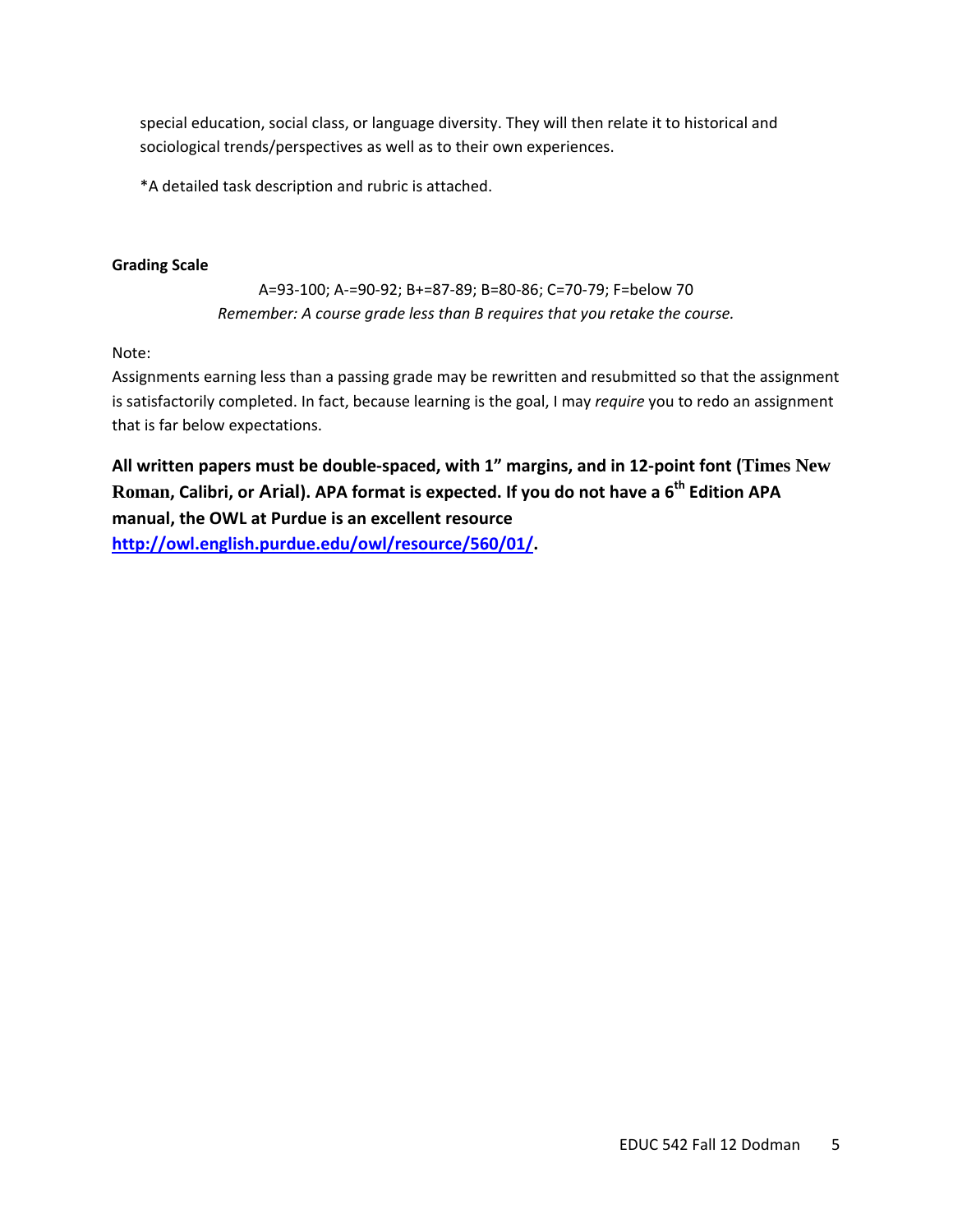## **University, College, and Elementary Program Policies**

## *CEHD Student Expectations*

Students must follow the university policy stating that all sound emitting devices shall be turned off during class unless otherwise authorized by the instructor. One cell phone will remain on in class that is registered with the Mason Alert System. Visit https://alert.gmu.edu, to find out more about Mason's alert system for GMU emergencies.

Students are expected to exhibit professional behavior and dispositions. See gse.gmu.edu for a listing of these dispositions.

Students must adhere to the guidelines of the George Mason University Honor Code [See http://academicintegrity.gmu.edu/honorcode/].

*Honor Code.* To promote a stronger sense of mutual responsibility, respect, trust, and fairness among all members of the University community and with the desire for greater academic and personal integrity, GMU has set forth a code of honor that includes policies on cheating, attempted cheating, lack of class participation in group work, plagiarism, lying and stealing (see link above). The Elementary Program abides by these policies and takes them seriously.

Students must follow the university policy for Responsible Use of Computing [See http://universitypolicy.gmu.edu/1301gen.html].

Students are responsible for the content of university communications sent to their George Mason University email account and are required to activate their account and check it regularly. All communication from the university, college, school, and program will be sent to students solely through their Mason email account.

Students with disabilities who seek accommodations in a course must be registered with the George Mason University Office of Disability Services (ODS) and inform their instructor, in writing, at the beginning of the semester [See http://ods.gmu.edu/].

# *Campus Resources*

The George Mason University Counseling and Psychological Services (CAPS) staff consists of professional counseling and clinical psychologists, social workers, and counselors who offer a wide range of services (e.g., individual and group counseling, workshops and outreach programs) to enhance students' personal experience and academic performance [See http://caps.gmu.edu/].

The George Mason University Writing Center staff provides a variety of resources and services (e.g., tutoring, workshops, writing guides, handbooks) intended to support students as they work to construct and share knowledge through writing [See http://writingcenter.gmu.edu/].

The College of Education and Human Development strives to represent a set of core values that drive the work of faculty and students. These values of collaboration, ethical leadership, innovation, research‐ based practice, and social justice are further described on the CEHD website http://cehd.gmu.edu/values/.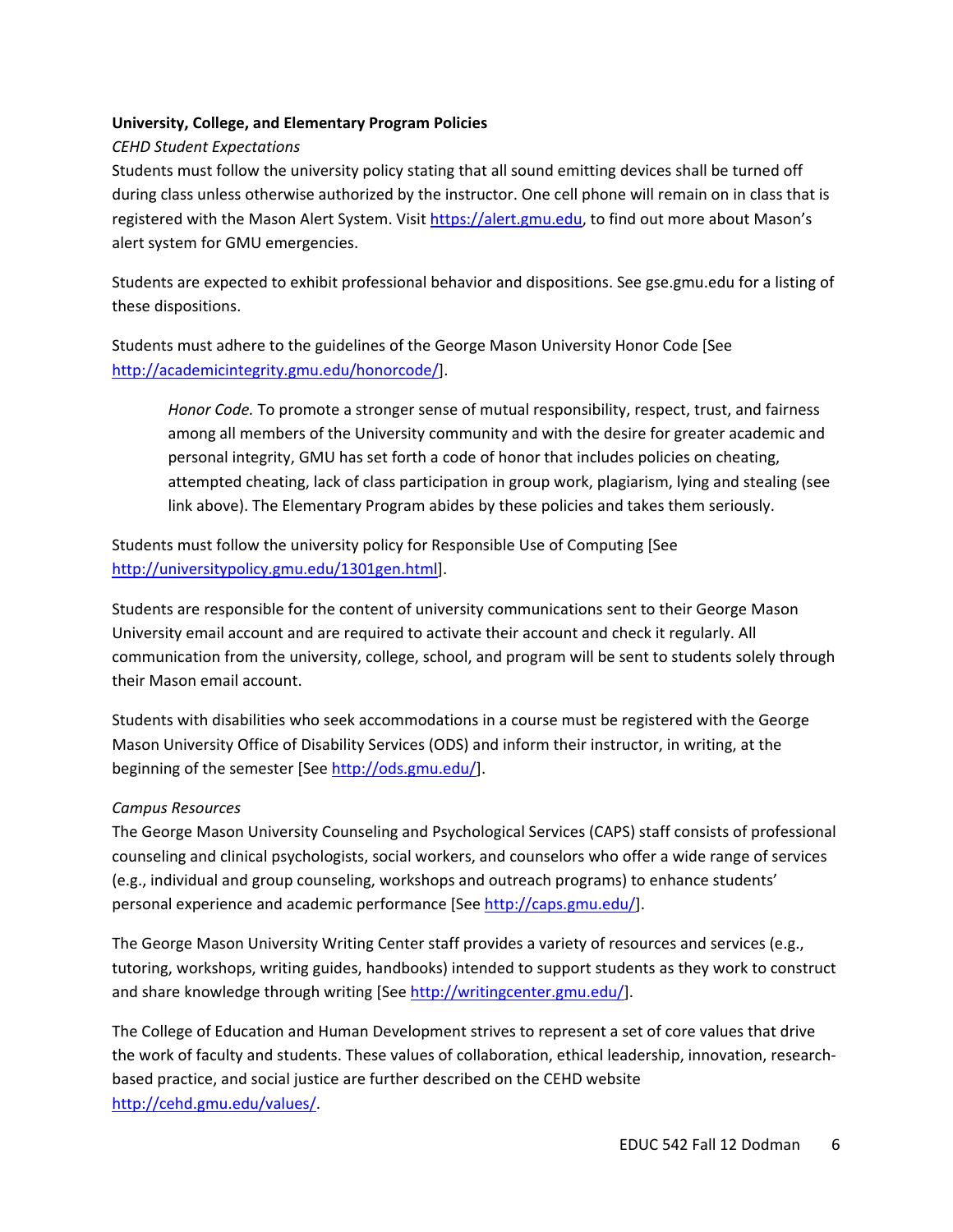| Date     | <b>Topic/Guiding questions</b>                                                                                                                                               | <b>Reading/Assignment Due</b>                                                                                                                                                                                                                                                                                     | <b>Outside of/After Class Activity</b>                                                                                                                                    |
|----------|------------------------------------------------------------------------------------------------------------------------------------------------------------------------------|-------------------------------------------------------------------------------------------------------------------------------------------------------------------------------------------------------------------------------------------------------------------------------------------------------------------|---------------------------------------------------------------------------------------------------------------------------------------------------------------------------|
| Aug. 27  | <b>Introductions</b><br>What does Foundations of Education<br>mean?<br>What is the purpose of schooling?<br>٠<br>What is social justice?<br>Are you Willing to be Disturbed? |                                                                                                                                                                                                                                                                                                                   | *after class: online reflection post                                                                                                                                      |
| Sept. 3  |                                                                                                                                                                              | Labor Day- No Class                                                                                                                                                                                                                                                                                               |                                                                                                                                                                           |
| Sept. 10 | Philosophical Foundations of Education<br>What does it mean to learn?<br>What is the best way to teach?<br>$\bullet$                                                         | <b>Education Autobiography Due</b><br>(submit online)<br>Jigsaw (pdf)<br>Plato (idealism)<br>$\bullet$<br>Adler (perennialism)<br>$\bullet$<br>Dewey (pragmatism)<br>Montessori (constructivism)<br>Skinner (behaviorism)<br>Noddings (care)<br>Neill (existentialism)<br>$\bullet$<br>Freire (critical pedagogy) | Research your philosophy and<br>related philosopher.<br>Use the chart.<br>$\bullet$<br>Philosophy dinner party tasks<br>$\bullet$<br>*after class: online reflection post |
| Sept. 17 | Philosophical Foundations of Education<br>Cont'd<br>Dinner Party!                                                                                                            | Dinner party tasks                                                                                                                                                                                                                                                                                                | Start working on Reflective<br><b>Practitioner Paper</b>                                                                                                                  |
| Sept. 24 | The Social, Economic, and Political Goals of<br>School<br>Why do we teach what we do?<br>What are the effects of the goals of<br>$\bullet$<br>school?                        | <b>Philosophical Cases Due (submit</b><br>online)<br>Spring Ch. 1, 2, 4                                                                                                                                                                                                                                           | *after class: online reflection post                                                                                                                                      |

#### **Course Calendar Fall 2012**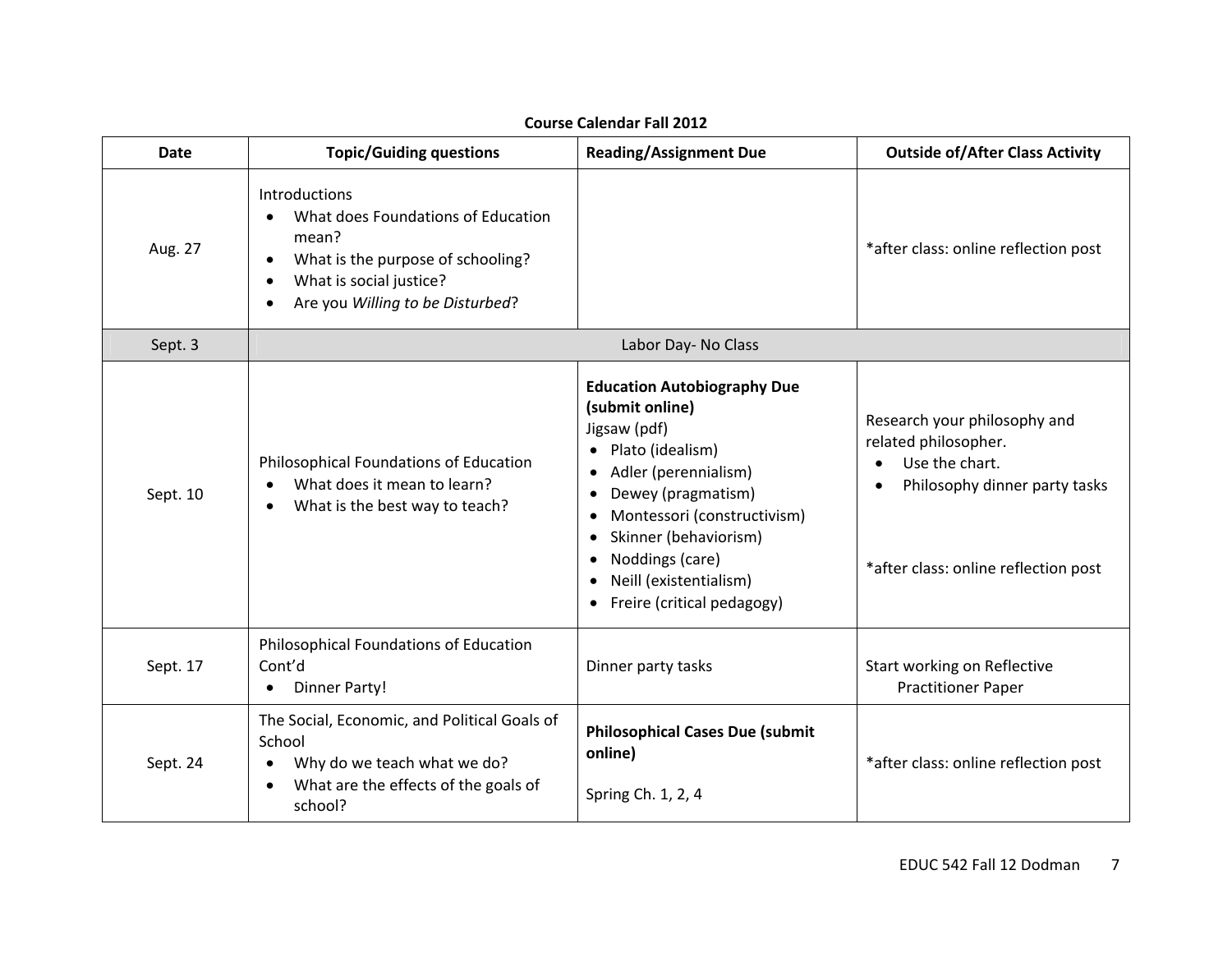| Oct. 1                   | Introduction to Minority Education<br>Gender and Sexuality in Education                                                                             | Spring Ch. 6<br>AAUW (pdf)<br>Weaver-Hightower (pdf)<br>Gender and sexuality current event<br>groups                                | *after class: online reflection post |
|--------------------------|-----------------------------------------------------------------------------------------------------------------------------------------------------|-------------------------------------------------------------------------------------------------------------------------------------|--------------------------------------|
| Tuesday<br>Oct. $9\star$ | <b>Native American Education</b>                                                                                                                    | Child (pdf)<br>Adams (pdf)<br>Sheets Ch. 1 (pdf)<br>Spring Ch. 5 (pp. 102-115)<br><b>Ethnicity and race current event</b><br>groups | *after class: online reflection post |
| Oct. 15                  | African American Education                                                                                                                          | Anderson excerpts (pdf)<br>Morris and Morris (pdf)<br>Zimmerman (pdf)<br><b>Ethnicity and race current event</b><br>groups          | *after class: online reflection post |
| Oct. 22                  | English Language Learner Education                                                                                                                  | Spring Ch. 7<br>San Miguel (pdf)<br>Valenzuela (pdf)<br>Language current event groups                                               | *after class: online reflection post |
| Oct. 29                  | <b>Students with Disabilities Education</b><br>Why do we rely on IQ scores?<br>$\bullet$<br>What has education looked like for<br>$\bullet$<br>SWD? | Ch. 5 (pp. 115-124)<br>Fass (pdf)<br>RTI readings (pdf)<br><b>Students with disabilities current</b><br>event groups                | *after class: online reflection post |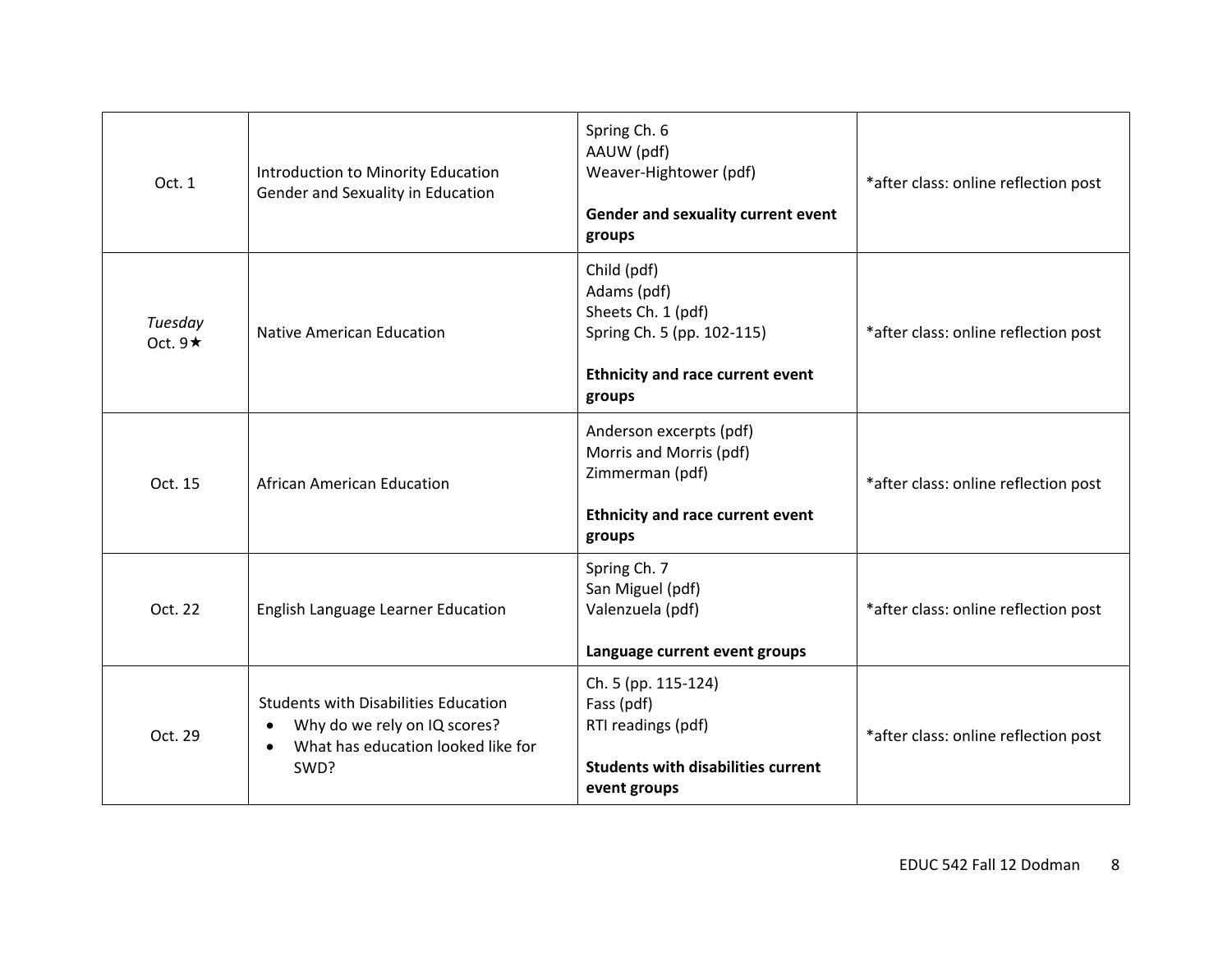| Nov. 5                                                             | The state of education today and current<br>issues<br>How has the past affected our present?<br>How does research tell the effects of<br>school on educational and social<br>success? | Kozol 1-5<br>Spring Ch. 7                                             | *after class: online reflection post |
|--------------------------------------------------------------------|---------------------------------------------------------------------------------------------------------------------------------------------------------------------------------------|-----------------------------------------------------------------------|--------------------------------------|
| Nov. 12                                                            | The state of education today and current<br>issues<br>How has NCLB affected education?<br>Leading topic group                                                                         | Kozol 6-9<br>Spring Ch. 8-10<br>Ravitch (pdf)                         | *after class: online reflection post |
| Nov. 19                                                            | No class- Individual PBA conferences                                                                                                                                                  |                                                                       |                                      |
| Nov. 26                                                            | Implications for today<br>Leading topic group<br>Culturally responsive teaching<br>$\bullet$                                                                                          | Kozol Ch. 10 (through) a note to<br>teachers<br>Ladson-Billings (pdf) | *after class: online reflection post |
| Dec. 3                                                             | Implications for teaching our students today<br>Last F2F class<br>Pulling it all together                                                                                             | Cowhey (pdf)                                                          |                                      |
| Dec. 12<br>Reflective Practitioner Paper (PBA) Due (submit online) |                                                                                                                                                                                       |                                                                       |                                      |

Note: Calendar is tentative and may be modified in line with course needs.

(pdf) readings and (video) are located on Blackboard.

all (submit online) assignments should be uploaded BEFORE class begins that day.

 $\star$  Oct  $8^{th}$  is Columbus Recess; Monday classes take place on Tuesday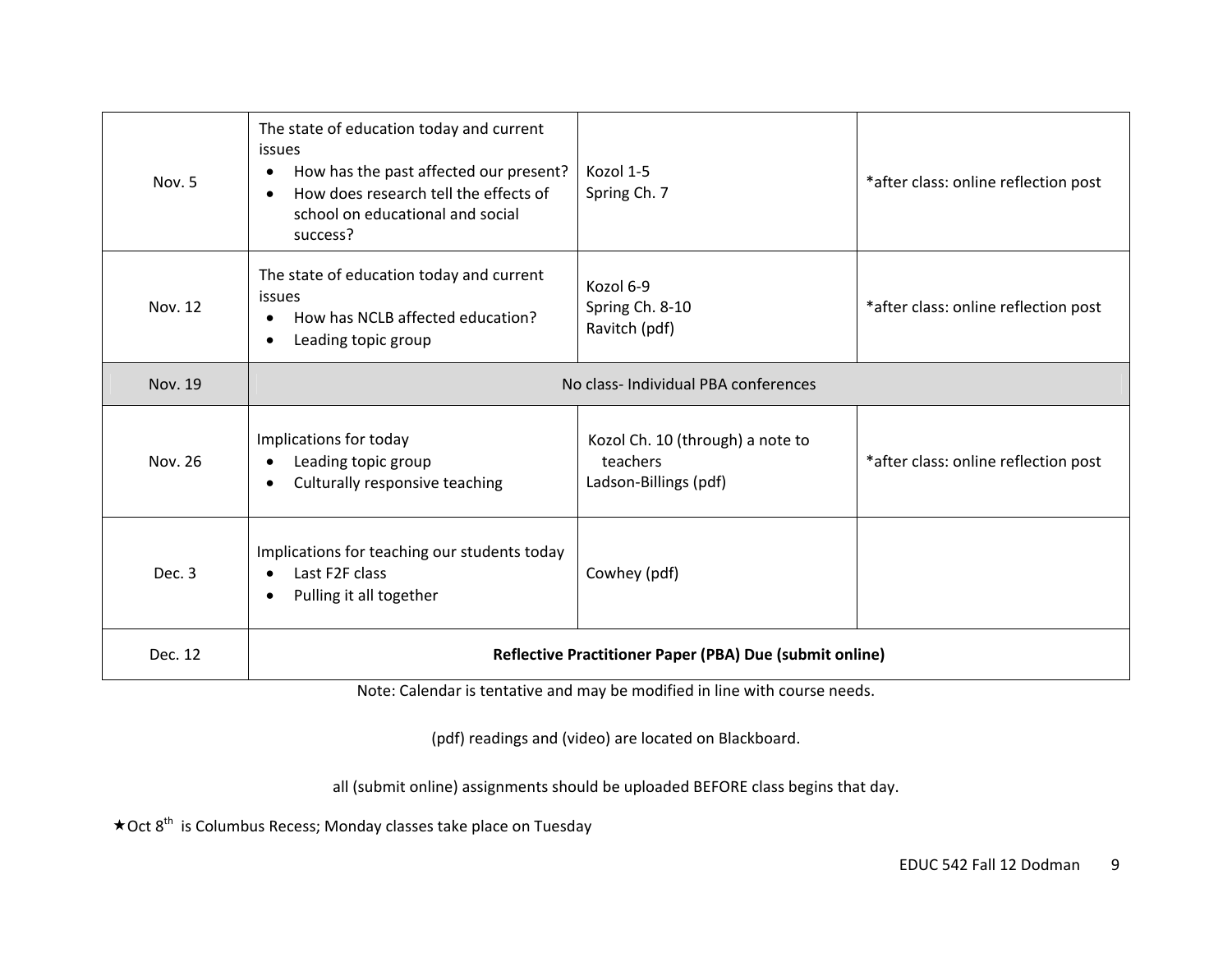# Dialectical Journals

dialectical (die-uh-LEKT-i-cul),  $n.$ : the art or practice of arriving at the truth *through logical arguments.*

A dialectical journal is another name for a double‐entry journal or a reader‐ response journal. A dialectical journal is a journal that records a dialogue, or conversation, between the ideas in the text (the words that you are reading) and the ideas of the reader (the person who is doing the reading). This is what you must do in your journal—keep a dialogue with yourself. In your journal, have a conversation with the text and with yourself. Write down your thoughts, questions, insights, and ideas while you read.

# How Do I Keep A Dialectical Journal?

Your journal will use a two-entry form:

- Fold the page in half.
- In the LEFT COLUMN, write down direct quotes (with page numbers) from the readings. These should be points that you think are interesting or important.
- In the RIGHT COLUMN, write down YOUR OWN thoughts, commentary, and questions about the quotes in the LEFT COLUMN. Why did you choose this quote? Is it a main idea? Something you disagree with? Something you question? Does it connect back to prior class discussion/reading? Be specific.
- You should have at least 3 quotes from each reading or chapter (2 from shorter selections)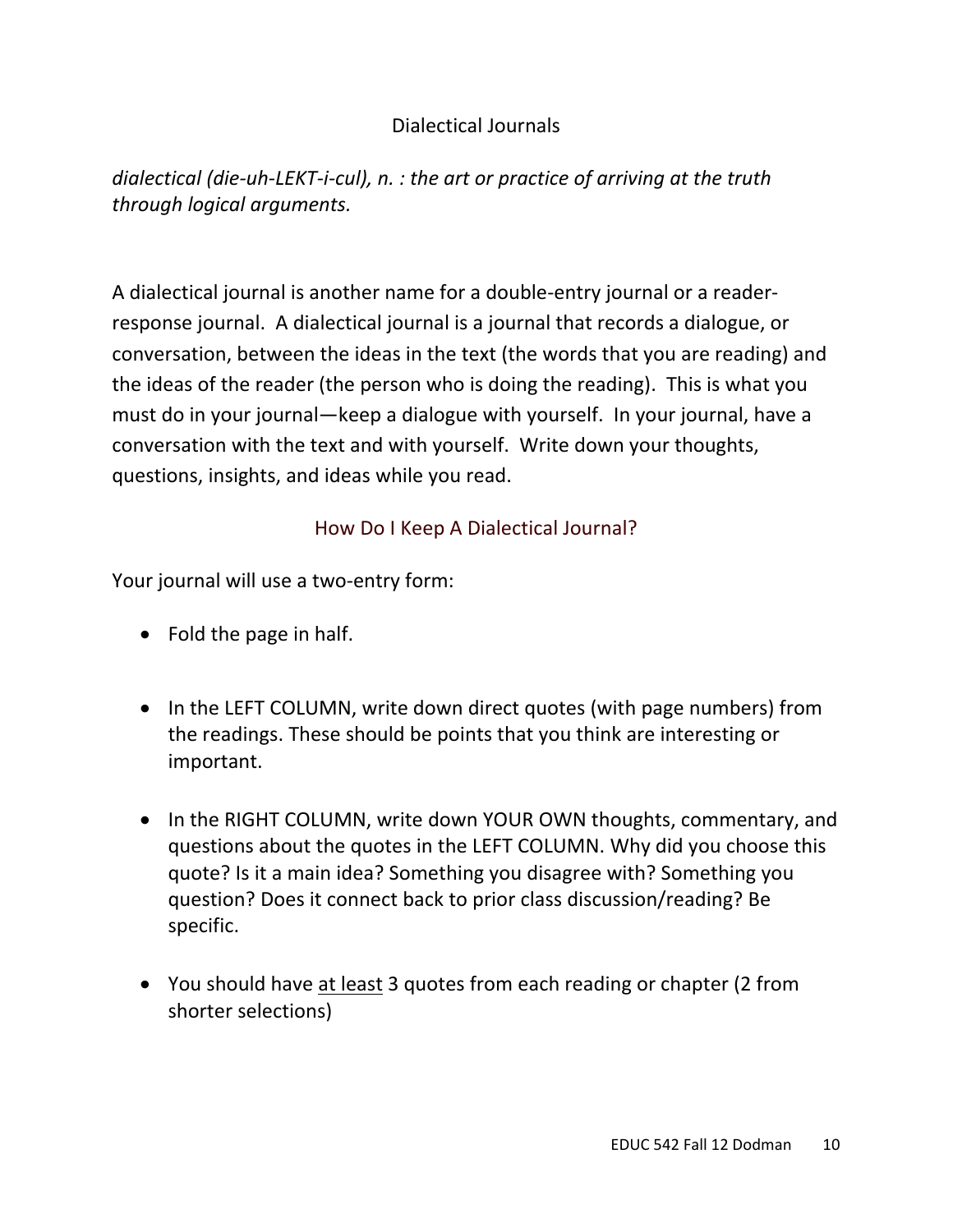### **Reflective Practitioner Paper**

"A large part of the problem [of the achievement gap] is that many educators do not understand what it means to engage in educational practices that promote equity. Equity involves more than simply ensuring that children have equal access to education. Equity also entails a focus on outcomes and results"

(Boykin & Noguera, 2011, p. viii)

In consideration of the above quote, this assignment will offer you an opportunity to expand your understanding of public education as a system that both expands and diminishes equity. Taken another way, you will explore the following question: What are the tensions within efforts to reform public education and how do these debates shape your thinking and actions as a teacher? Follow the steps below to successfully write this scholarly paper.

- 1. Pick an educational initiative introduced through class (readings, discussion, materials).
- 2. Research who this initiative is designed to benefit (a group of students targeted by the initiative).
- 3. Find peer-reviewed research articles and review class readings that address the initiative and its impact on students (If you are not sure about whether a research journal is peer‐reviewed consult with me). Take notes as you read.
- 4. Write your paper. Include the following as headings so that you and the reader [your instructor] will know exactly where you are headed and whether you have addressed all of the content requirements.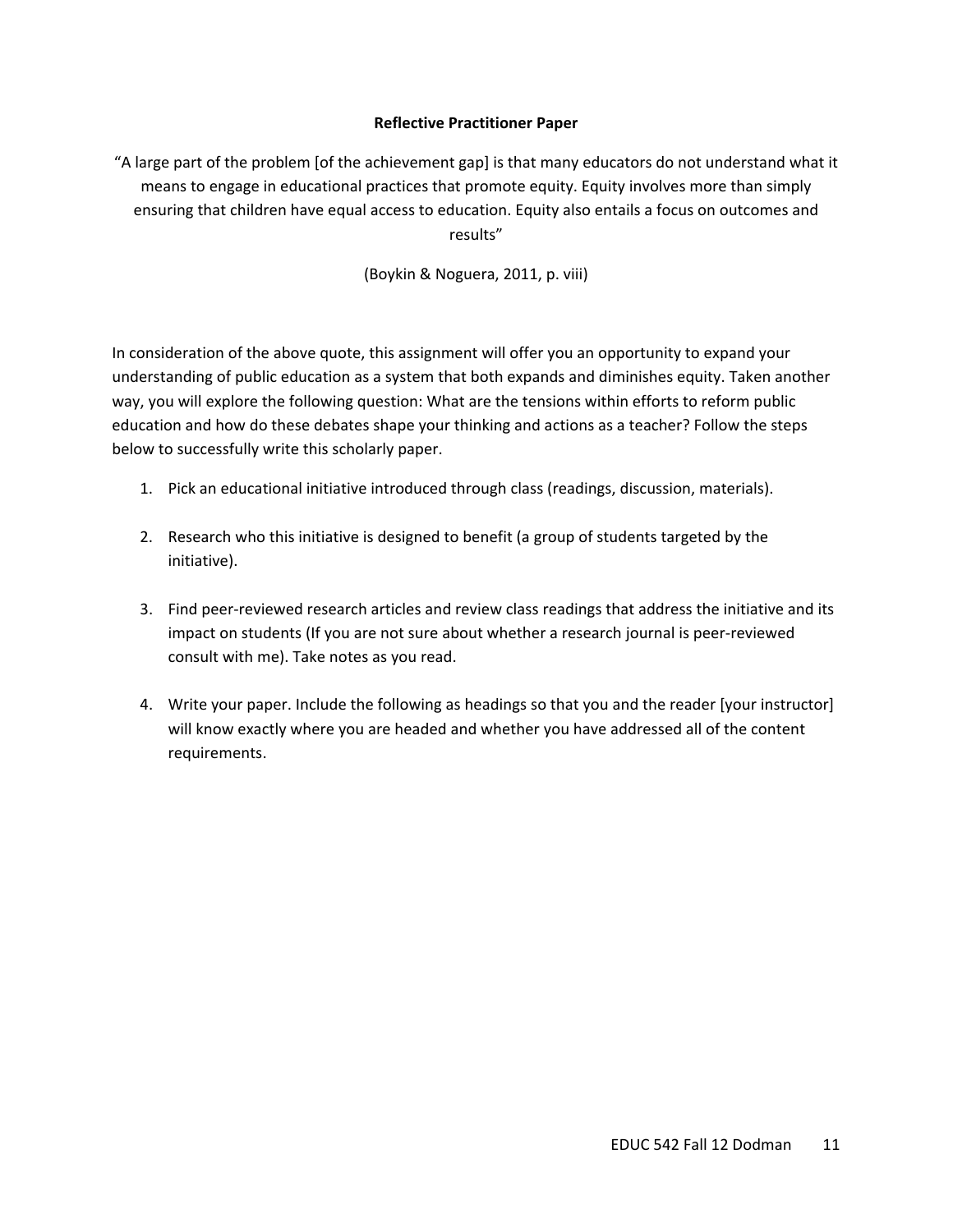• Introduction (this is where you introduce your topic, establish its significance (hook), and give your reader an advance organizer for the paper)

Part One (The initiative)

- Description of the initiative
- Background and historical information of initiative
- Strengths of the initiative
- Weaknesses of/challenges to the initiative
- Implications for teachers (What does this initiative mean for teachers? You will want to think about what is essential for teachers to consider, know, and do within this initiative)

Part Two (The students)

- Background of the student population targeted by the initiative (may include US, VA, DC demographics)
- Classroom/school implications for young learners in this population (How has this population of students historically experienced education? How do identity characteristics of this population intersect with characteristics of school?)
- Implications for teachers such as yourself (compare/contrast your background) teaching this population of students (You must first deconstruct and then describe relevant aspects of your identity. Then you must analyze how these pieces of your identity potentially intersect with teaching this student population. Use first person here to then generalize to a broader population of teachers like you.)

Part Three

 Conclusions (Based on what you have presented in your paper, this is where you draw conclusions about the impact of the initiative on students. Who is benefitted and how? Who is disadvantaged and how? What does that mean for the group of students targeted by the initiative?)

# **Tips**

While you are writing the paper make sure that you are:

- Integrating concepts from readings. You CANNOT make a claim without evidence to support it. That evidence comes from your readings and research. Each section needs multiple (2 or more different) sources.
- Integrating class discussions and integrating experiences and/or personal reflection.

Clarity of writing

- It is logically organized
- Has an introduction that includes the goals/purpose of the paper
- Has points representing strengths and weaknesses of the initiative
- Has smooth transitions between ideas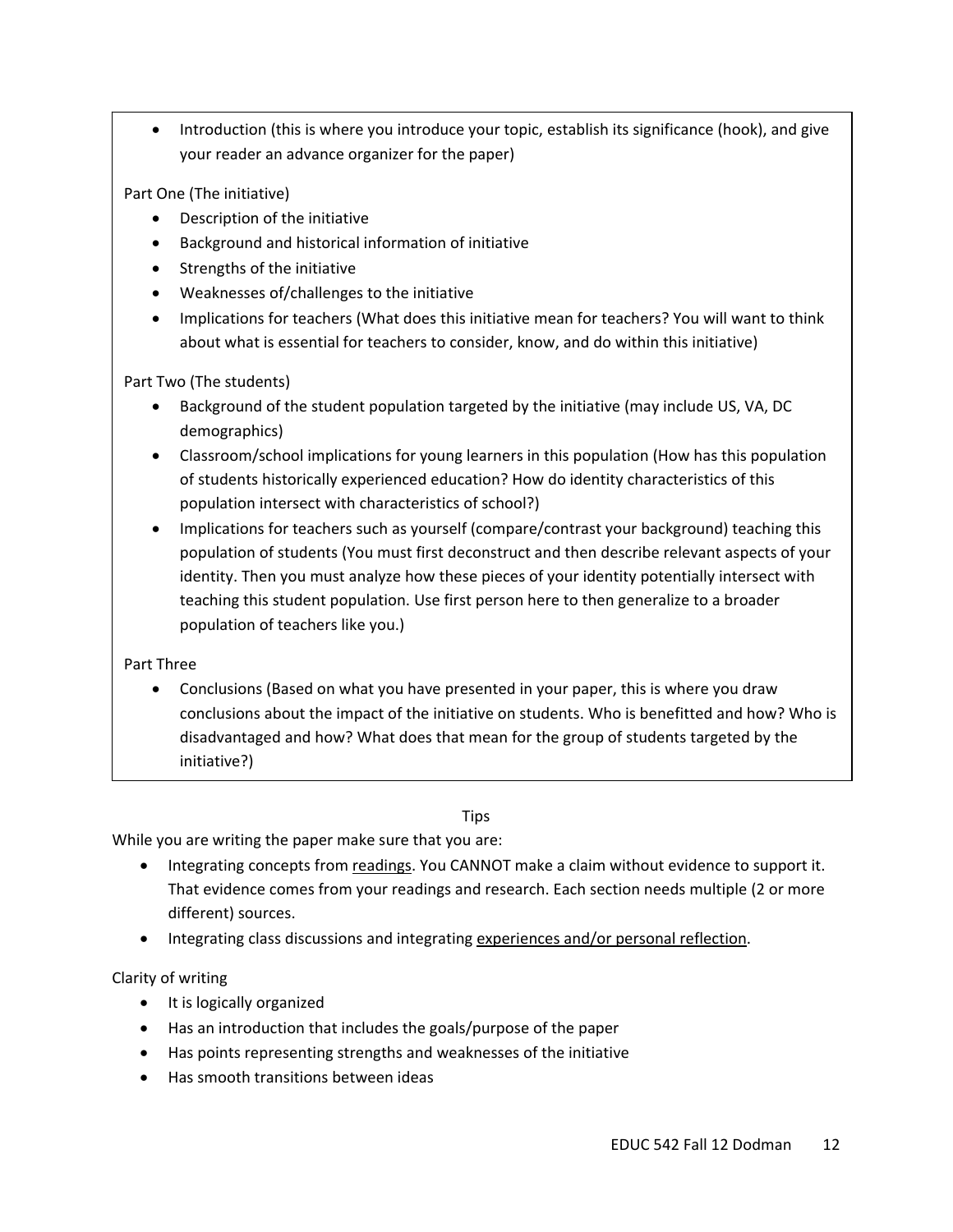- Ends with a conclusion that restates the main points of the paper (without introducing new ideas).
- Information is presented clearly within the page limits (8-10 pages)
- The paper has NO grammar or spelling errors
- Read and re-read your writing before submitting
- If academic writing is difficult for you, ask a colleague or friend to review your work and provide feedback or visit the GMU Writing Center.

# APA format

- title page
- headings
- page numbers
- proper use of in-text citations and appropriately formatted reference list
- Tips: Do NOT use standalone quotes in your paper. See the "Citation Cheat Sheet" on blackboard for help with this. Do NOT include anything in your reference list that you do not cite in your paper.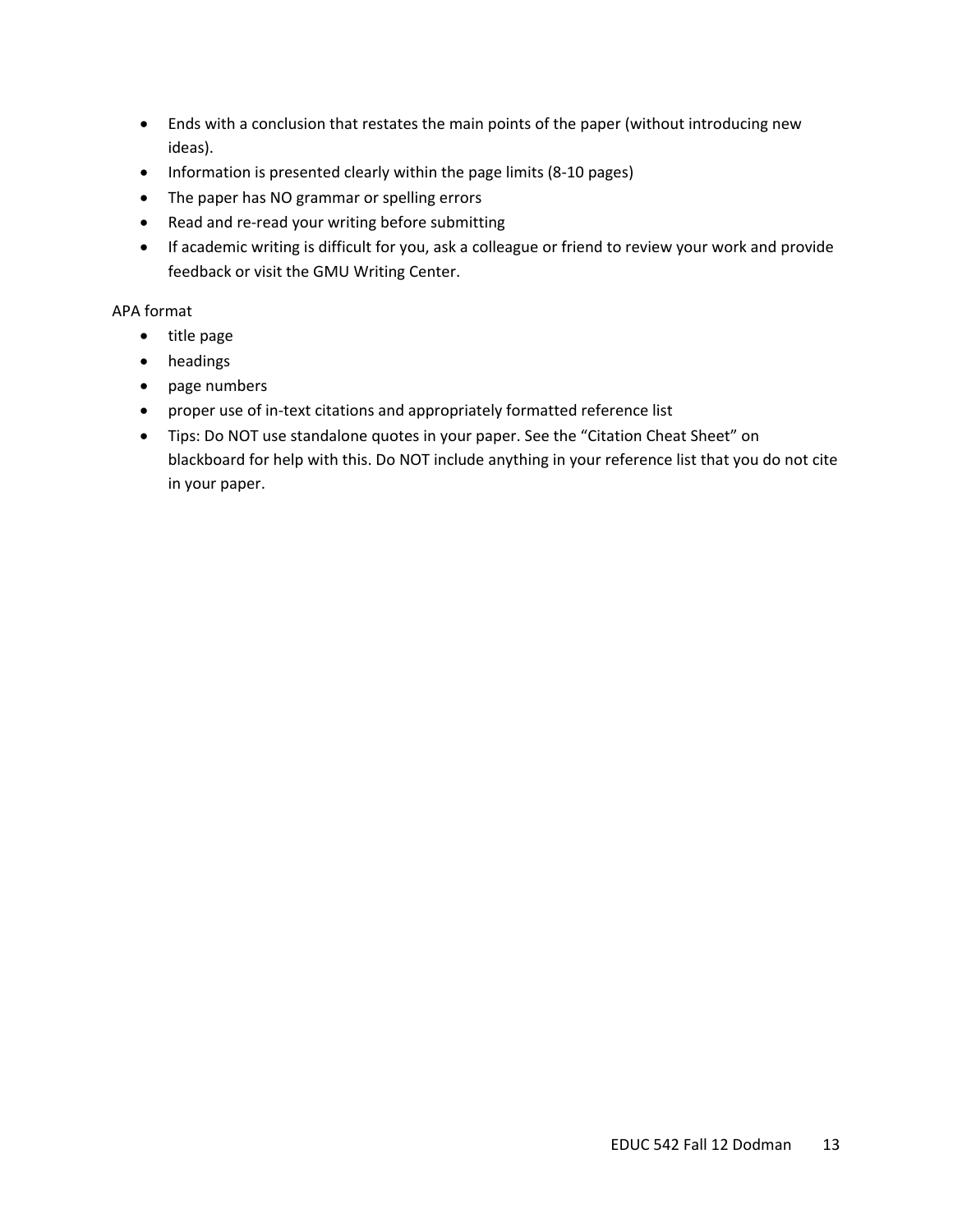|                                   | 4                                    | 3                                     | $\overline{2}$                 | 1                                        |
|-----------------------------------|--------------------------------------|---------------------------------------|--------------------------------|------------------------------------------|
| Reflective Practitioner<br>Rubric | <b>Exemplary</b>                     | <b>Maturing</b>                       | <b>Developing</b>              | <b>Unsatisfactory</b>                    |
|                                   | (Met)                                | (Met)                                 | (Not Met)                      | (Not Met)                                |
|                                   | Presents appropriate                 | Presents appropriate                  | Presents some                  | Lacks description of                     |
|                                   | and complete                         | description of the                    | description of the             | the education                            |
| Description of the                | description of the                   | education initiative,                 | education initiative,          | initiative                               |
| education initiative              | education initiative,                | but is incomplete                     | but is not sufficient          |                                          |
|                                   | and includes                         | and/or includes only                  | and/or lacks                   |                                          |
| <b>ACEI 5.1</b>                   | multiple and                         | some supporting                       | supporting<br>references       |                                          |
|                                   | different supporting<br>references   | references                            |                                |                                          |
|                                   | Presents appropriate                 | Presents appropriate                  | Presents some                  | Lacks significant                        |
|                                   | and complete                         | significant historical                | significant historical         | historical and                           |
| <b>Significant historical</b>     | significant historical               | and background                        | and background                 | background                               |
| background information            | and background                       | information on the                    | information on the             | information on the                       |
| regarding the education           | information of the                   | education initiative,                 | education initiative,          | education initiative                     |
| initiative                        | education initiative,                | but is incomplete                     | but is not sufficient          |                                          |
|                                   | and includes                         | and/or include only                   | and/or lacks                   |                                          |
| <b>ACEI 5.1</b>                   | multiple and                         | some supporting                       | supporting                     |                                          |
|                                   | different supporting                 | references                            | references                     |                                          |
|                                   | references                           |                                       |                                |                                          |
|                                   | Presents appropriate<br>and complete | Presents appropriate<br>strengths and | Presents some<br>strengths and | Lacks strengths and<br>weaknesses of the |
|                                   | discussion of                        | weaknesses of the                     | weaknesses of the              | education initiative                     |
| <b>Strengths and weaknesses</b>   | strengths and                        | education initiative,                 | education initiative,          |                                          |
| of the education initiative       | weaknesses of the                    | but is incomplete                     | but is not sufficient          |                                          |
|                                   | education initiative,                | and/or includes only                  | and/or lacks                   |                                          |
| <b>ACEI 5.1</b>                   | and includes                         | some supporting                       | supporting                     |                                          |
|                                   | multiple and                         | references                            | references                     |                                          |
|                                   | different references                 |                                       |                                |                                          |
|                                   | Presents appropriate                 | Presents appropriate                  | Presents some                  | Lacks implications of                    |
|                                   | and complete                         | implications of the                   | implications of the            | the education                            |
| Implications of the               | implications of the                  | education initiative                  | education initiative           | initiative for                           |
| education initiative for          | education initiative                 | for teachers, but is                  | for teachers, but is           | teachers in the                          |
| teachers                          | for teachers, and                    | incomplete and/or                     | not sufficient and/or          | identified population                    |
|                                   | includes multiple                    | includes only some                    | lacks supporting               |                                          |
| <b>ACEI 5.1</b>                   | and different                        | supporting<br>references              | references                     |                                          |
|                                   | supporting<br>references             |                                       |                                |                                          |
|                                   | Presents appropriate                 | Presents appropriate                  | Presents some                  | Lacks background                         |
|                                   | and complete                         | background                            | background                     | information about                        |
|                                   | background                           | information about                     | information about              | the targeted                             |
| <b>Background information</b>     | information about                    | the targeted                          | the targeted                   | population of                            |
| about the targeted                | the targeted                         | population of                         | population of                  | students                                 |
| population of students            | population of                        | students, but is not                  | students, but is not           |                                          |
|                                   | students and                         | complete and/or                       | sufficient and/or              |                                          |
| <b>ACEI 3.2</b>                   | includes multiple                    | includes some                         | lacks supporting               |                                          |
|                                   | and different                        | supporting                            | references                     |                                          |
|                                   | supporting                           | references                            |                                |                                          |
|                                   | references                           |                                       |                                |                                          |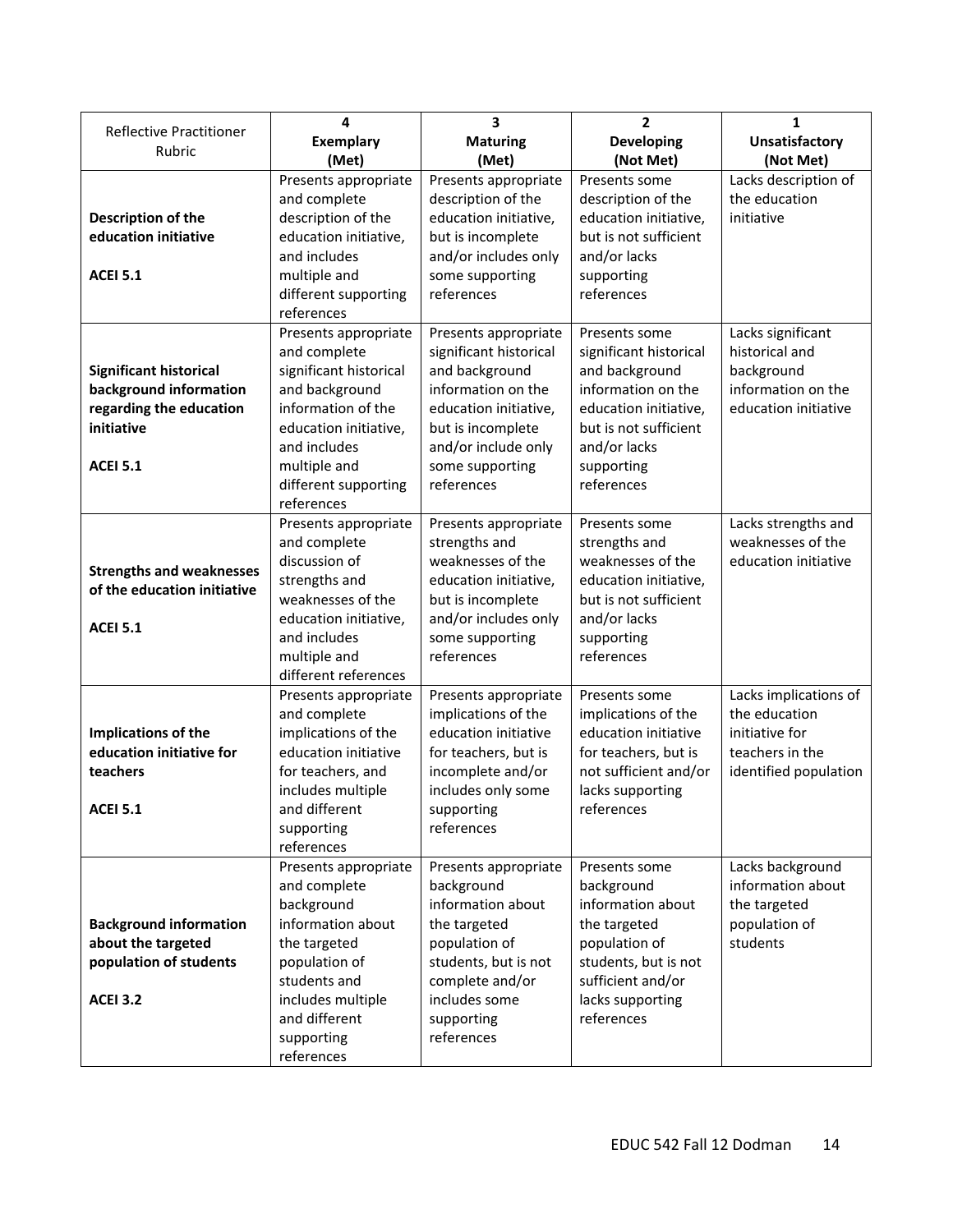|                                  | Presents appropriate                 | Presents appropriate               | Presents some               | Lacks implications                    |
|----------------------------------|--------------------------------------|------------------------------------|-----------------------------|---------------------------------------|
|                                  | and complete                         | implications for                   | implications for            | for students in the                   |
| Classroom/school                 | implications for                     | students in the                    | students in the             | targeted population                   |
| implications for students        | students in the                      | targeted population,               | targeted population,        |                                       |
| in this population               | targeted population;                 | but it is not                      | but it is not               |                                       |
|                                  | includes multiple                    | complete and/or                    | sufficient and/or           |                                       |
| <b>ACEI 3.2</b>                  | and different                        | includes only some                 | lacks supporting            |                                       |
|                                  | supporting                           | supporting                         | references                  |                                       |
|                                  | references                           | references                         |                             |                                       |
|                                  |                                      |                                    |                             |                                       |
|                                  | Presents appropriate<br>and complete | Presents appropriate<br>background | Presents some<br>background | Lacks background<br>information about |
|                                  |                                      | information about                  | information about           |                                       |
|                                  | background<br>information about      |                                    |                             | the culture,                          |
| <b>Implications for teachers</b> |                                      | the culture,                       | the culture,                | knowledge, and                        |
| such as yourself teaching        | the culture,                         | knowledge, and                     | knowledge, and              | attitudes of the                      |
| this population of               | knowledge, and                       | attitudes of the                   | attitudes of the            | identified preservice                 |
| students                         | attitudes of the                     | identified preservice              | identified preservice       | teacher                               |
|                                  | identified preservice                | teacher, but is not                | teacher, but is not         |                                       |
| <b>ACEI 3.2</b>                  | teacher and includes                 | complete and/or                    | sufficient and/or           |                                       |
|                                  | multiple and                         | includes some                      | lacks supporting            |                                       |
|                                  | different supporting                 | supporting                         | references                  |                                       |
|                                  | references                           | references                         |                             |                                       |
|                                  | Presents appropriate                 | Presents appropriate               | Presents some               | Lacks conclusions or                  |
|                                  | and complete                         | conclusions                        | conclusions                 | conclusions                           |
| <b>Conclusions regarding the</b> | conclusions                          | regarding the impact               | regarding the impact        | presented are                         |
| impact of the initiative on      | regarding the impact                 | of the initiative but              | of the initiative but       | illogical based on the                |
| students                         | of the initiative;                   | it is not complete;                | conclusions may be          | rest of the paper,                    |
|                                  | includes multiple                    | includes some                      | vague, and/or lacks         | and/or lacks any                      |
| <b>ACEI 3.2</b>                  | and different                        | supporting                         | supporting                  | supporting                            |
|                                  | supporting                           | references                         | references                  | references                            |
|                                  | references                           |                                    |                             |                                       |

\*note: multiple references means (2 or more), some means (1), none means (0).

# ACEI/NCATE Standards addressed in this task

3.2 Adaptation to diverse students—Candidates understand how elementary students differ in their development and approaches to learning, and create instructional opportunities that are adapted to diverse students.

5.1 Professional growth, reflection and evaluation—Candidates are aware of and reflect on their practice in light of research on teaching, professional ethics, and resources available for professional learning; they continually evaluate the effects of their professional decisions and actions on students, families, and other professionals in the learning community and actively seek out opportunities to grow professionally